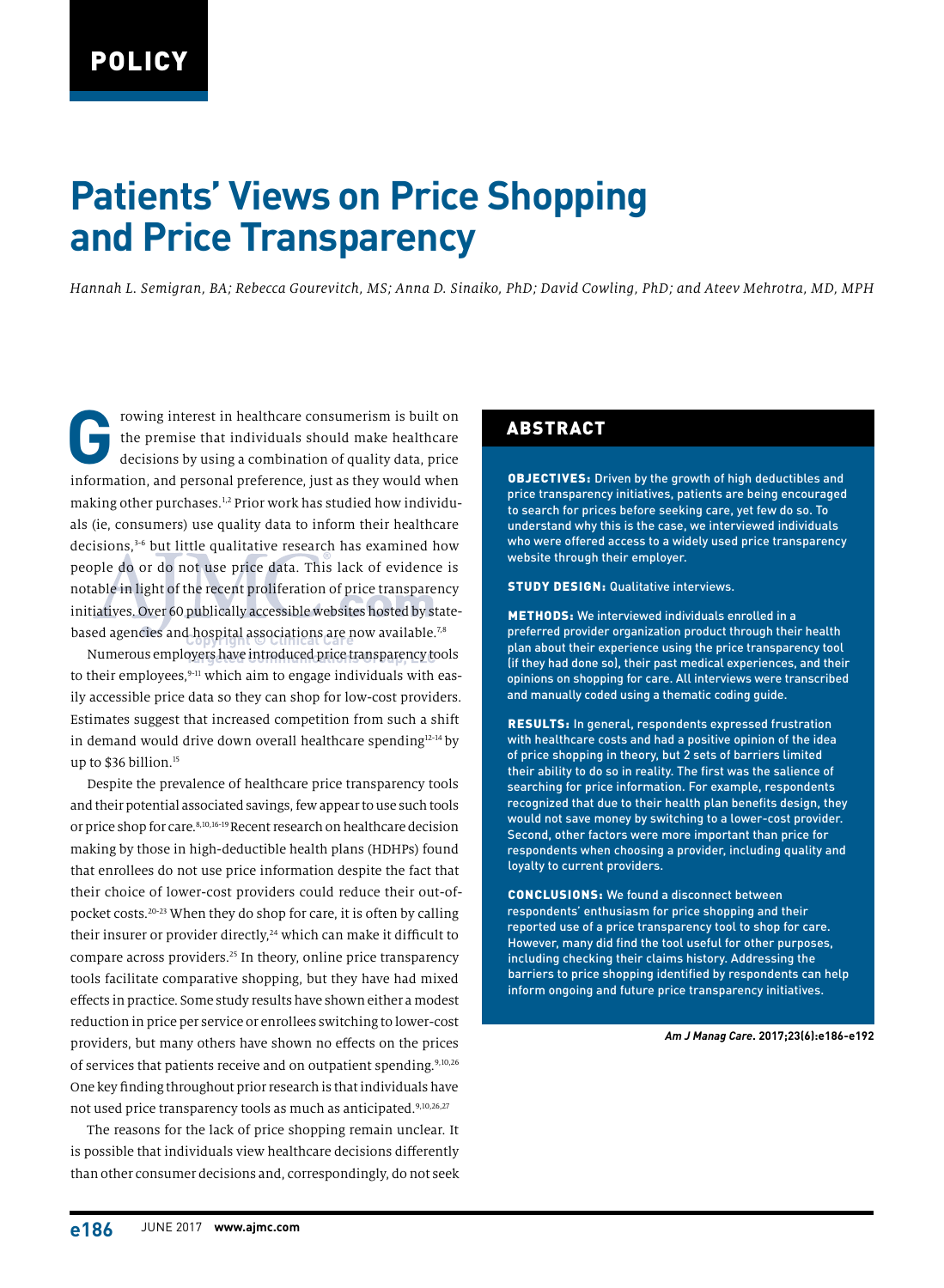out price information. Conversely, they might be interested in using price transparency tools but face barriers to their use. To fill this gap in knowledge, we conducted a series of qualitative interviews with individuals who were offered a popular price transparency tool by their employer. Our goal was to understand respondents' general views on price shopping, and motivations for shopping, experiences with the price transparency tool, and potential barriers to price shopping for healthcare.

## TAKEAWAY POINTS

Our findings provide insight on why patients are not price shopping for care despite numerous efforts to promote price transparency. These findings suggest that key barriers must be addressed in order to promote ongoing and future price transparency initiatives:

- › The idea of price shopping is not familiar to most patients. Price transparency initiatives should remind patients, at relevant times, to shop for care and services.
- › The structure of current health plan benefits inhibits price shopping. Other forms of health plan benefits, such as tiered networks or reference-based pricing, may be more conducive to shopping for care.
- › Price transparency initiatives may provide value to patients beyond price shopping, including tracking claims and deductibles status. Encouraging this type of usage may increase patient engagement with price data.

# METHODS

### **Study Population**

The California Public Employees' Retirement System (CalPERS) manages the health benefits of over 1.4 million members, including teachers, state employees, retirees, and their dependents. Of these members, roughly 200,000 are enrolled in one of its preferred provider organization (PPO) products. Those enrolled in a PPO product were given the option to enroll in an online price transparency tool starting July 1, 2014. In 2015, we interviewed a sample of the PPO members; these members had a \$500 individual or \$1000 family deductible, a \$20 co-payment for office visits, and 20% coinsurance for outpatient facilities and surgery services for in-network providers.28 Members also faced cost sharing through a reference-based pricing benefits program that began in 2011. Under this program, the health plan paid a fixed contribution toward hip or knee replacement surgeries and select outpatient services (eg, colonoscopy) and members did not pay additional costs above their normal cost sharing if they elected to have their procedure at a preferred facility.<sup>29,30</sup>

### **Price Transparency Tool**

CalPERS' PPO members were offered Castlight, an online price transparency tool that provides users with information about their out-of-pocket costs for healthcare services, including office visits, procedures, imaging, and labs, at different local providers.<sup>31</sup> All prices are specific to the user's benefits design and provide real-time estimates that account for their deductible and out-ofpocket spending during the year. Members can also use the price transparency tool to review their claims history. For some searches, Castlight displays quality data on each provider.

CalPERS launched a consumer engagement campaign to encourage Castlight usage. Members were sent an e-mail from Castlight that invited them to open an online account and to invite other covered family members to access the tool as well. Other promotional efforts included home mailers, a 30-day lottery of iPad giveaways for employee members who created an account, live demonstrations, and additional incentives leading up to open enrollment in

2014. Continued communication with tool users included e-mail alerts when new claims information became available and monthly product updates. Four months after the introduction of the tool, 23% of eligible households had registered for the tool.

### **Interview Protocol**

Of the roughly 200,000 PPO members who had access to the price transparency tool, CalPERS sent introductory letters to a sample of 200. We chose 200 based on an anticipated response rate with the plan to recruit more respondents if we did not saturate themes. Individuals were invited to participate in a 20-minute phone interview to discuss how they choose where to get healthcare and how price affects these decisions. If they were interested, they were asked to call or e-mail to set up an interview. We provided a \$50 gift card on completion of the interview.

We were interested in talking to 3 groups of respondents: 1) those who had never used the price transparency tool, 2) those who had used it infrequently, and 3) those who had used it frequently for a sustained amount of time (defined as more than 5 log-ins over a 6-month period, with each log-in separated by at least 1 month) since the tool was introduced. CalPERS had access to administrative data on who had used the tool and how frequently, but for privacy reasons, these data were not available to the Harvard research team. In order to compensate for low rates of tool usage, CalPERS preferentially sampled and sent letters to those individuals who had used it frequently for a sustained amount of time. Interviews were conducted by 4 study team members (HS, RG, AS, AM) between May and October 2015. All interviews were transcribed.

### **Interview Content**

Phone interviews used a semistructured interview guide that focused on 4 areas: the respondent's use of the price transparency tool (if any), previous use of healthcare and how he or she selects a provider, opinions about healthcare consumerism, and demographic information. Consistent with qualitative research methods, interviewers had the flexibility to engage respondents in relevant discussion outside of the structured questions.<sup>32</sup>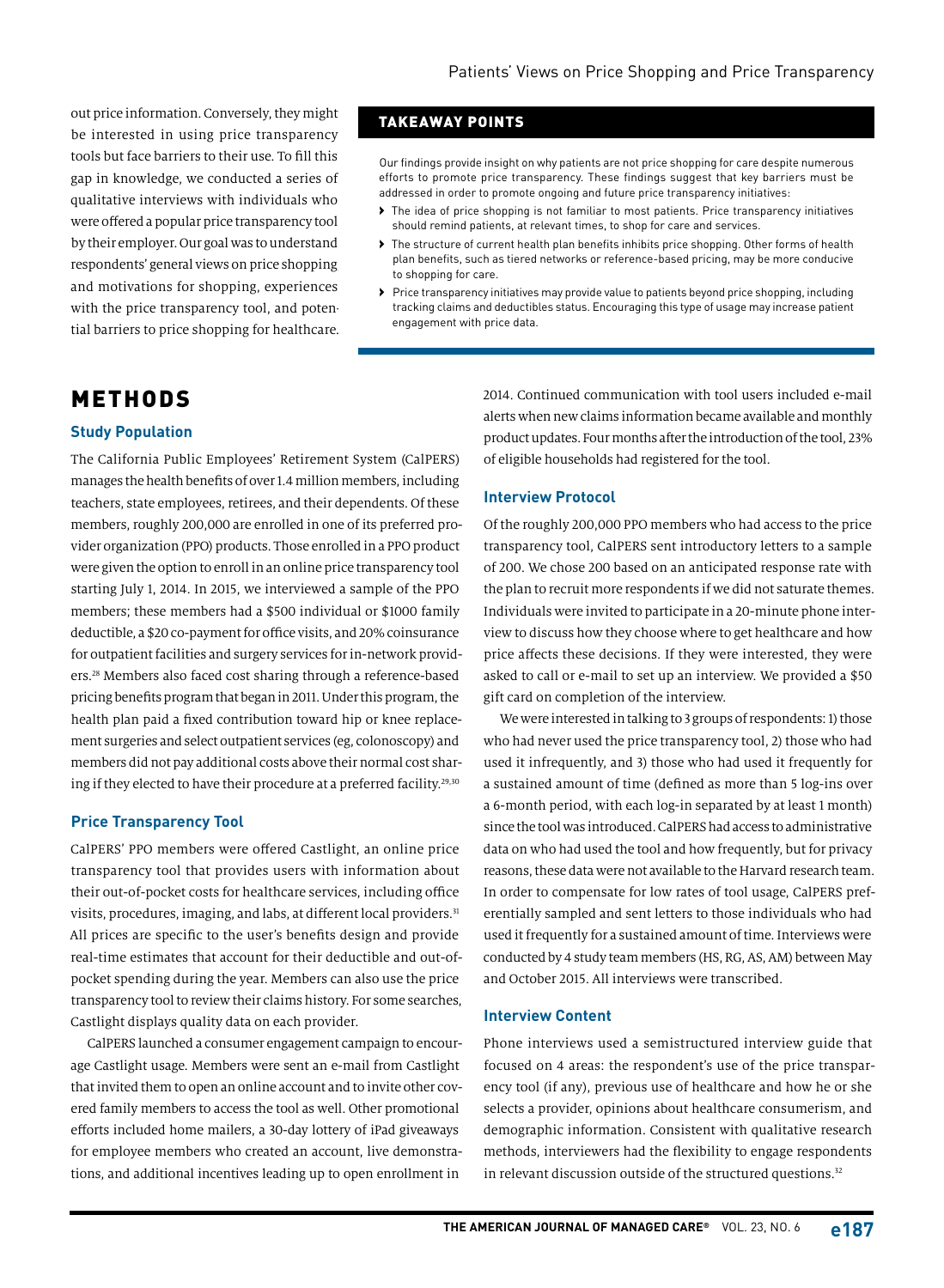## **POLICY**

| <b>TABLE 1.</b> Characteristics of Interview Respondents |  |
|----------------------------------------------------------|--|
|----------------------------------------------------------|--|

| <b>Characteristic</b>                        | N(%)    |
|----------------------------------------------|---------|
| Sex                                          |         |
| Female                                       | 26 (67) |
| Male                                         | 13 (33) |
| Age, years                                   |         |
| $20 - 29$                                    | 1(3)    |
| $30 - 39$                                    | 6(15)   |
| $40 - 49$                                    | 7(18)   |
| $50 - 59$                                    | 12 (31) |
| 60-69                                        | 12 (31) |
| $\geq 70$                                    | 1(3)    |
| Education level completed                    |         |
| High school                                  | 2(5)    |
| Some college                                 | 9(23)   |
| Associate's or bachelor's degree             | 17(44)  |
| Master's or professional degree              | 10 (26) |
| Unknown                                      | 1(3)    |
| Covered by CalPERS member's insurance policy |         |
| CalPERS member only                          | 14 (36) |
| CalPERS member and other family member(s)    | 25 (64) |
| Reported Castlight usage                     |         |
| Never                                        | 9(23)   |
| Rare (1-3 log-ins)                           | 13 (33) |
| Moderate (≥4 log-ins)                        | 17 (44) |

CalPERS indicates California Public Employees' Retirement System.

#### **Analyses**

Interviews were coded using Dedoose (SocioCultural Research Consultants, LLC, Los Angeles, CA), an online platform for analyzing qualitative research. Research team members developed a thematic coding guide around use of the price transparency tool, opinions on shopping for care, and general views of the cost of healthcare. Using Dedoose, a study team member (HS) analyzed the transcribed interviews in conjunction with respondents' descriptive information using the coded themes. Other study team members (RG, AS, AM) also coded a random sample of interviews to confirm consistency of coding and themes.

This study and its materials were approved by the Harvard University Institutional Review Board.

# RESULTS

We contacted 200 CalPERS members who were enrolled in a PPO product and given access to the Castlight price transparency tool through their employer. We interviewed 39 members (20% response rate); 67% were female, 65% were older than 50 years, and 73% had completed an associate's degree or higher (**Table 1**). Among respondents, 17 reported using the price transparency tool frequently (defined as 4 or more reported log-ins), 13 reported using it infrequently (defined as 1-3 reported log-ins), and 9 reported never having used it. Our findings did not vary substantively across users versus nonusers or by frequency of use of the tool. Thus, we present our results by themes and highlight the few circumstances where there are notable differences.

#### **Views on the Cost of Healthcare and Price Shopping**

Most respondents expressed frustration with the high cost of their healthcare, price variations across providers, and receiving an unexpected, costly bill after receiving care. Many felt like they did not have control over their or their family's healthcare spending beyond taking the initial step to seek medical care. One respondent said, "'Control,' I mean you can decide not to go and get the care, so in that respect, you have control. But at the same time, if you want to be healthy, you really do need to [get needed care], and sometimes that means you have to go do something that's going to cost you money. And you don't have any control over what they're going to charge you."

Despite this general frustration with costs and a lack of control, a number of respondents were very conscious of their healthcare spending and carefully monitored their family's spending and deductible status. This tracking of spending was reported both by respondents who had used the price transparency tool and those who had not.

Although relatively few had done so, most respondents had a positive opinion of the idea of price shopping and believed it could improve the value of the care they receive. One respondent said, "I don't think that it hurts to get an idea [of price] if you're going to get…comparable quality care at a location that's gonna cost you a little bit less; then I think it is helpful information." Some respondents drew parallels between healthcare and other types of purchases: "It's just like going to get a car: [if] people are out looking around, trying to get the best price, [dealers] are going to drop the price for you because they want your business. I don't think health care will be any different." However, this sentiment was not universal. Several respondents did not support shopping for care based on price because they felt that money does not matter when it comes to taking care of their health.

Among those who reported prior price shopping, most attributed it to having gone through a major health event themselves or with a family member. One respondent commented, "I have a very good idea [of how much I spend on medical care]…because a couple of years ago I had a big surprise, and suddenly I started keeping track."

### **Perceived and Actual Barriers to Shopping for Care**

Despite frustration with the cost of care and optimism about price transparency among most respondents, many cited multiple barriers to shopping for care and using the price transparency tool (**Table 2**).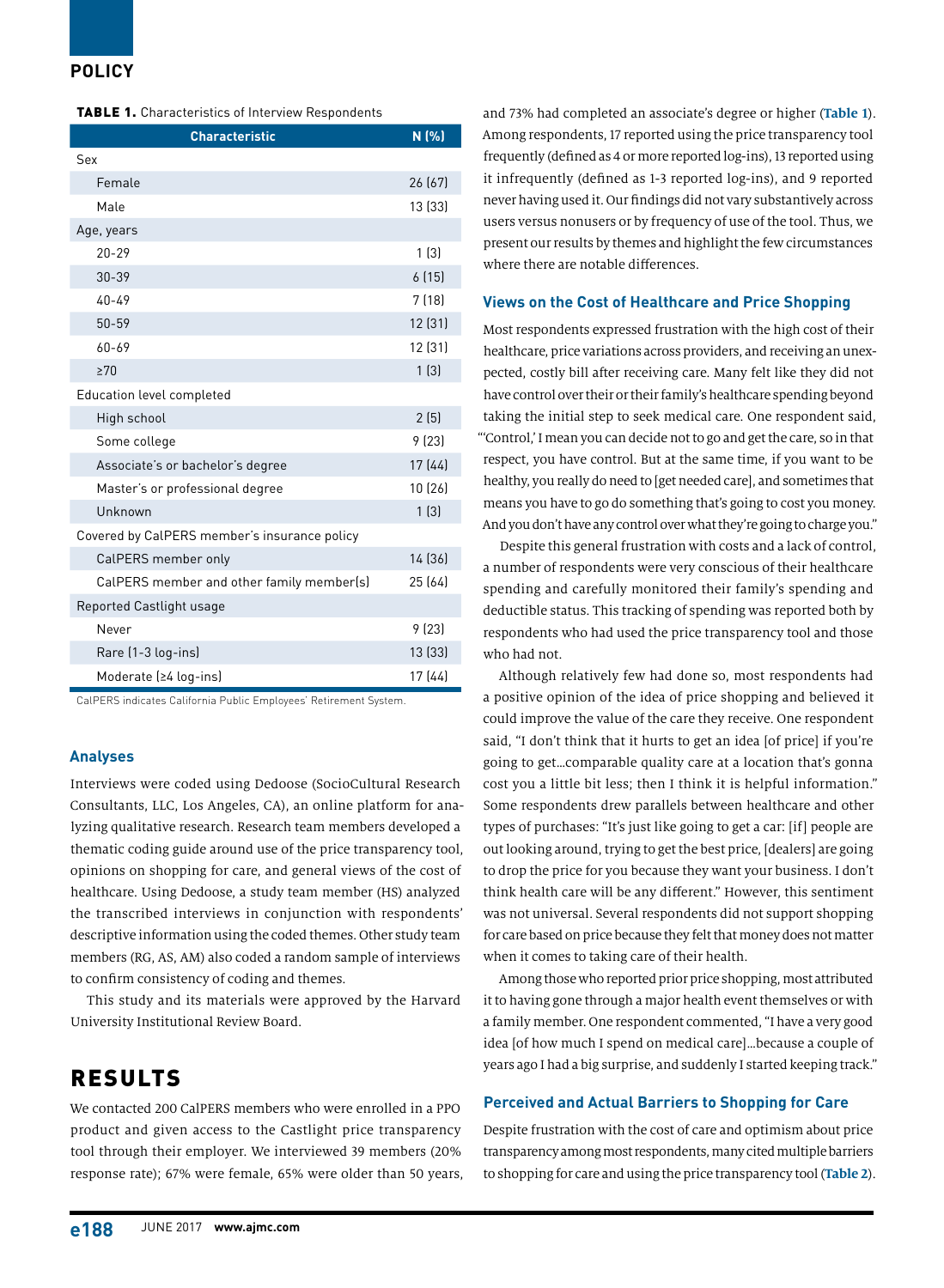#### TABLE 2. Reported Barriers to Shopping for Care, by Theme

| <b>Theme</b>                                                   | <b>Representative Quote from a Respondent</b>                                                                                                                                                                                                                                                                                                                                                                                                                                   |  |
|----------------------------------------------------------------|---------------------------------------------------------------------------------------------------------------------------------------------------------------------------------------------------------------------------------------------------------------------------------------------------------------------------------------------------------------------------------------------------------------------------------------------------------------------------------|--|
| <b>Salience of searching for price information</b>             |                                                                                                                                                                                                                                                                                                                                                                                                                                                                                 |  |
| Going against the provider's<br>referral is a foreign concept  | "[My imaging is] always ordered through whatever doctor's ordering it, I've never had an option of where<br>I had it [done]. They usually order it and then I get a call from the place. It's rarely where I call the place<br>and set up an appointment I really love this 'talking about choices,' but a lot of times in my personal<br>opinion less and less patients really feel like they have much of a choice and it's more dictated to them<br>where they're gonna go." |  |
| Forgot to use price<br>transparency tool                       | "Now that we're talking about it, I did have problems with my knee in January, and I wished I'd remem-<br>bered to look at [Castlight] then! The problem with my knee required an ultrasound and then an MRI. And<br>I had absolutely no idea how much that was going to cost until I got the bill."                                                                                                                                                                            |  |
| Unnecessary because of<br>benefits design                      | "[On Castlight, I was looking for] what an MRI would cost, uh, and alsoarthroscopic surgery for my<br>knee, I was just kind of looking into that. And okay, there were a couple places, but it didn't matter be-<br>cause I had already exceeded my deductible for the year, so it wasn't really out-of-pocket at that point."                                                                                                                                                  |  |
| Limited by provider choices                                    | "I am on the central coast and it is pretty small here. There is not a lot to choose from [for MRIs]. You can't<br>just pick and choose and shop around. You know, you aren't in a big town [where] you can go anywhere."                                                                                                                                                                                                                                                       |  |
| Limited by provider network                                    | "So I found out the name of an imaging place that does take appointments and I looked up to see if this<br>place was on any of my networks. And they were not covered on any of them. And I thought to myself<br>well [I am going to have to go back to] the one whereI have to wait [to be seen]."                                                                                                                                                                             |  |
| Skeptical about the<br>usefulness of a price quote             | "There's no way to determine bills until after they come inIt's like, for a tonsillectomy, I can't just go<br>online and see what it's gonna cost me because the doctors are going to order a lab, somebody [else]<br>might order 2 labs, somebody might want 1 x-ray, somebody [else] might want 3; so, there's no way to<br>determine."                                                                                                                                       |  |
| Factors that are more important for provider choice than price |                                                                                                                                                                                                                                                                                                                                                                                                                                                                                 |  |
| Loyalty to current provider                                    | "For 2 of my doctors, I would, I would pay no matter what. Whether or not my insurance paid less, I would<br>still continue to see themFor either my gynecologist or my dermatologist, the price doesn't matter to<br>me because I have an established rapport with them and I trust them, and we have a good connection so<br>I'm gonna see them no matter what and just hope it's gonna be within the same [price] range."                                                    |  |
| Trust placed on current<br>provider's referral                 | "My primary health care provider is actually the same for my entire family. It's our family doctor, and<br>we've known her forever, so, she's golden. She's never steered us wrong, and she usually gives us the<br>referrals, like, I'll say, 'do you know anyone that does this or does that?' And even though I don't have to<br>do that, I like to get her opinion on who the doctor would be to see."                                                                      |  |
| Importance of quality care                                     | "When I look for a doctor, the last thing I do is check the price. I'm looking to see if that doctor has a track<br>record of providing good health care, doing things that are good for [their] patients, how much [time] they<br>spend with patients, that's the things that matter to meI'm looking at, has anybody died in this, you<br>know, outpatient surgical center, has it got a good track record. I'm more concerned about performance<br>than I am the price."     |  |
| Idea that money doesn't<br>matter when it comes<br>to health   | "Our health is the most valuable thing we have, so you know, we pay what has to be paid."                                                                                                                                                                                                                                                                                                                                                                                       |  |

*Salience of searching for price information.* The first set of barriers related to when and for what reason respondents reported they should search for price information. As previously noted, most supported the idea in theory; however, many respondents described price shopping as a foreign concept, as they had never considered using price to choose a doctor or going against a referral from their provider. Among those who had not used the tool, several respondents mentioned they simply forgot to use the price transparency tool when they were searching for a new provider. In particular, it was common for respondents to express disappointment during the interview if they had forgotten to use the tool after being reminded of it. Among those who had used the tool, it was common to have logged on to the tool once or twice out of curiosity but to not have returned to the website since then.

Another theme in the interviews was the belief that proactively searching for price would not impact what respondents would pay out-of-pocket for their care. For example, several respondents noted that it was unimportant to shop for care because they were already beyond their deductible or because their co-payment for an office visit was always the same. Many—in particular, those in rural areas—felt it was not useful to shop for care because there was a limited set of providers they could see within their health plan's provider network. Others were skeptical of the usefulness of the price information on the website because it did not account for the tests or referrals the physician might order during a visit.

*Perception that other factors are more important for provider choice than price.* The second set of barriers consisted of factors that respondents judged as more important than their out-of-pocket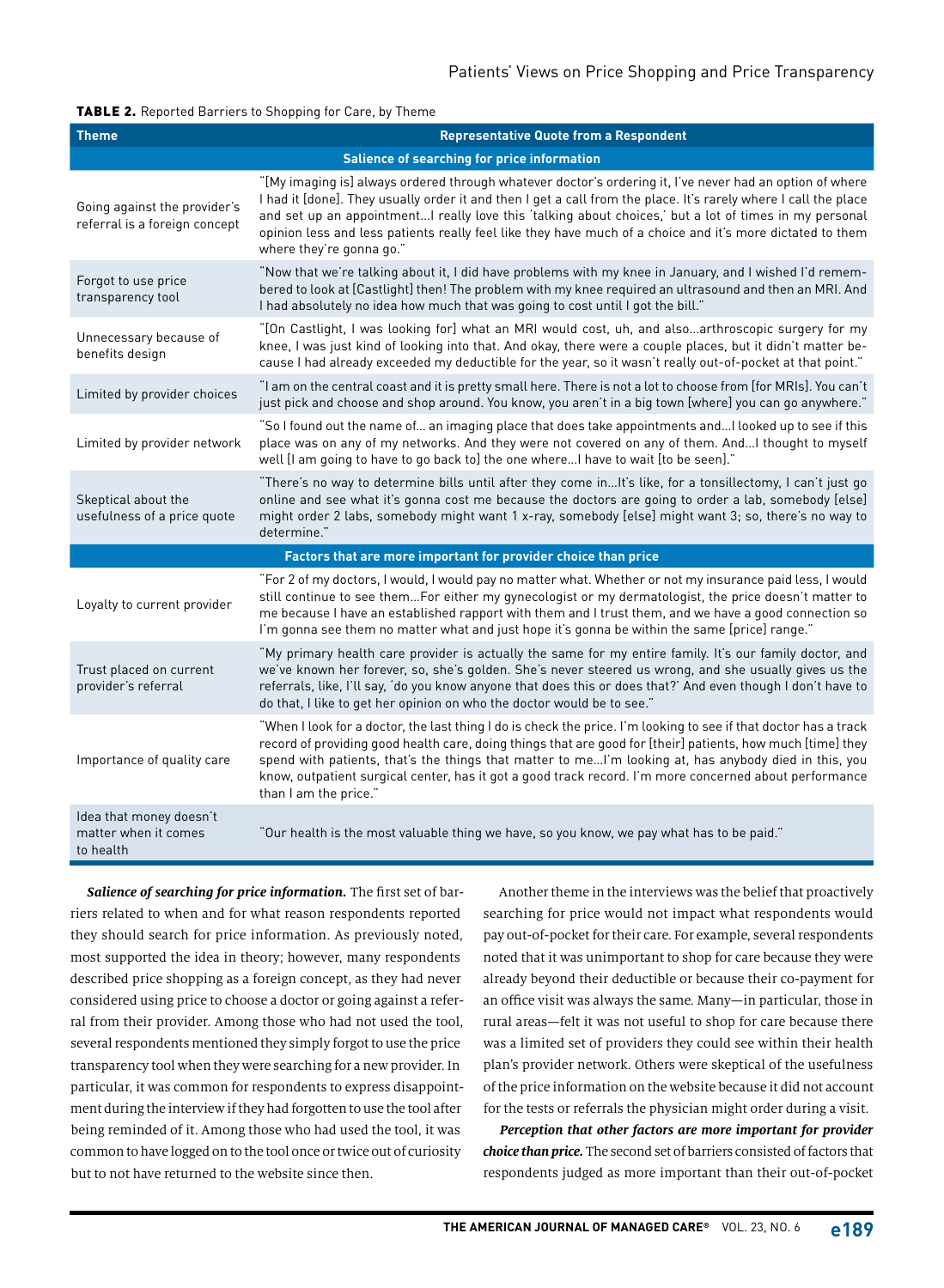### **POLICY**

costs when selecting a provider. Overwhelmingly, respondents did not want to shop for care because of loyalty to their current providers. This was true of those who used the tool and those who had not. Many respondents commented that differences in price were relatively unimportant when it came to their primary care physicians (PCPs) and specialists with whom they had an established relationship. Respondents also judged referrals and input from their own physicians as key reasons for making a given provider decision.

Most respondents believed that seeking quality care was more important than the location of the facility and far more important than their out-of-pocket costs. However, there was disagreement among respondents on how to choose care based on quality. Some respondents took the provider's location or the cost of their care to indicate quality: "[For] the more quality [care you receive], you should expect to pay a little bit higher cost as opposed to those [providers] that are discounted and may not have the attention to detail to find out exactly what you're going in for, what's wrong with [you]...I don't have a problem with that." Yet, many respondents reported that price had little to do with quality.

Of the notion that higher-priced providers offer higher-quality care, one respondent said, "I don't agree with that. I've had doctors that…provide incredible care and I've had other doctors that, you know, they charge huge amounts and you get 5 minutes of their time, and you're out of there. No, I don't see a correlation at all [between price and quality]." Respondents also reported overlooking price when it ultimately came to making a medical decision to improve their health and well-being.

Among those who used the price transparency tool, few made a decision based solely on the tool and instead used it as a supplement to other resources to make provider choices, such as online reviews and referrals from friends and family. One respondent described, "I spend quite a long time because what I do is I take the info from Castlight, and…[I try to] find the right match between what Yelp says about the office that Castlight is saying has quality."

*Situations amenable (or not) to shopping for care.* Respondents reported that shopping for care, using either the price transparency tool or other resources, was reasonable for nonemergent services. Of the respondents who had shopped for care, particularly those who had used the price transparency tool, they most frequently reported doing so for imaging and labs. One respondent described, "I routinely have [an] MRI because…of the [*BRCA*] gene…and I was concerned about how much it was going to cost…That's why I went to Castlight." A few respondents also described using the price transparency tool to find cheaper labs than they were currently using: "I have a condition that requires I have lab work 3 or 4 times a year…The blood work through the particular laboratory [I found on Castlight] was like 15%-16% of what I was paying for the last 5 years at the hospital labs…It's a huge difference for me."

Respondents also described situations in which they would not use the price transparency tool. They rarely reported using

the price transparency tool to search for a new PCP. A few searched for their own PCP out of curiosity rather than with the intention of making a switch.

### **Other Uses for the Price Transparency Tool Beyond Price Shopping for Upcoming Care**

A number of respondents described using the price transparency tool for purposes beyond shopping for upcoming care. Some searched for their provider after booking an appointment to plan for the costs or even after the appointment in order to make sense of a bill. Using the tool to check their deductible status or view previous claims was also popular: "I wanted to keep track of my past visits and past spending…so I logged on [to Castlight], and they are pretty good at keeping [track] of visits and where you are actively in…spending."

The tool was also used for determining whether providers were in respondents' health plan network. Others also searched for their existing providers on the price transparency tool to check that they were still in-network or find a new provider who was. Lastly, some respondents reported using the price transparency tool to browse for prices for services they vaguely anticipated needing in the future, either for themselves or their family members, but were not immediately seeking: "I looked up knee surgery, you know, just looking around on the website, what it does. Because I'm thinking of potential future health issues."

# DISCUSSION

Multiple initiatives have been introduced to make it easier for individuals to obtain healthcare cost information; however, despite the wider availability of this data, few are price shopping or using such tools to choose their providers. Our study begins to shed light on why, and we found a notable disconnect. Whether they price shopped for care or not, many respondents described frustration with lack of control over spending and enthusiasm for price transparency and price shopping. Yet, few respondents were able to effectively price shop for care due to a set of common barriers.

The first set of barriers related to salience. Respondents were unfamiliar with the idea of shopping for care and often forgot to use the tool. This might change over time as people become more familiar with the availability of price transparency tools and the concept. However, we also heard that the current structure of health plan benefits inhibits price shopping. In some cases, respondents stated that there was limited choice of providers in their network, particularly in rural geographic areas in which there are simply not enough healthcare providers in-network to offer a real choice.<sup>15,33</sup> In other cases, respondents accurately reported that shopping was useless, as their out-of-pocket costs would be the same. Echoing the concerns of others,<sup>13,26,34</sup> many services that might otherwise be "shop-able" only require a co-payment or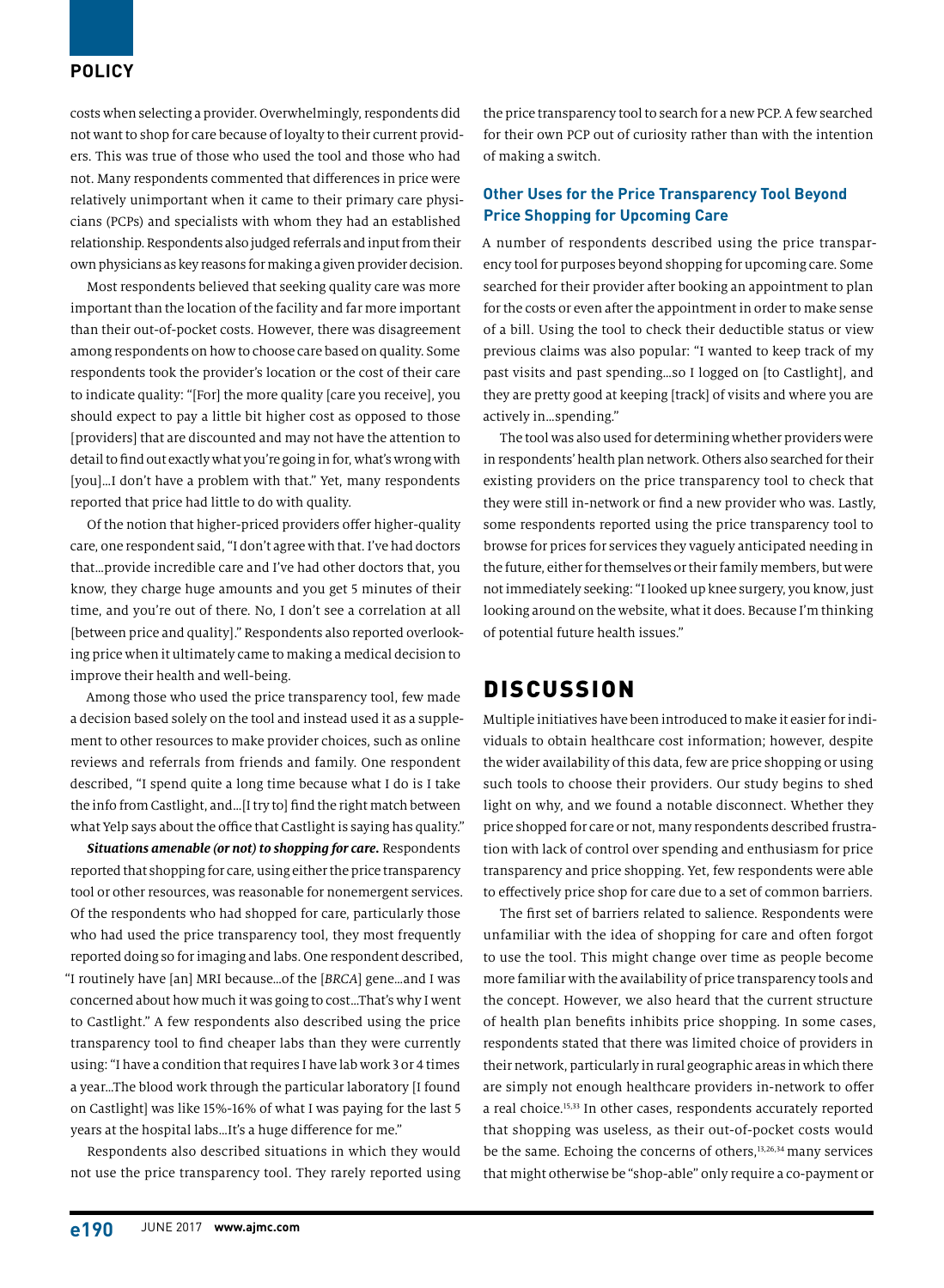immediately exceed an individual's deductible. Greater reliance on tiered networks based on price, reference-based pricing, or coinsurance in health plan benefits may increase the salience of price shopping.

The second set of barriers included other factors that were more important than price, such as quality. Research on HDHPs and quality reporting has also highlighted that patients value provider quality over out-of-pocket costs.<sup>12,21,34</sup>

Finally, and potentially most importantly, provider loyalty and trust in their providers' referrals typically trumped willingness to switch providers and out-of-pocket price data.<sup>35,36</sup> These findings highlight that solely giving people price data will have a limited impact in terms of where they choose care. Also, engaging providers—PCPs in particular—in price data will be critical.<sup>37</sup> For example, a PCP may refer his or her patient to a different imaging center if this will result in lower out-of-pocket costs for the patient.

For price transparency tools to be used more effectively, the public needs education and reminders about how, when, and why they should price shop. There was some uncertainty on what is considered shop-able. Echoing prior work,<sup>10,19,24,26,38</sup> our respondents focused on imaging and labs as areas where they would feel most comfortable using price data. In contrast, they reported being least likely to use price data to switch to a different physician. Given our findings about the salience of searching for price information, passively hoping for patients to use a price website is unlikely to be successful. They need reminders about the availability of price data and ideally to be provided with the data at the time of decision making, especially for services that could be defined as shop-able.

Although price transparency tools have been introduced largely to encourage price shopping, it was notable that respondents found the tool helpful for many other purposes, including checking their previous claims history and deductible status, and planning ahead for the costs of an upcoming visit or procedure. Encouraging the use of the tools for these purposes might increase engagement with price data and help patients feel they have more control over healthcare spending. It was also notable that many of the provider searches were for educational purposes and not with the intention of switching. This might explain why prior research has found that office visits are a commonly searched type of care.<sup>8,19,24</sup>

### **Limitations**

We relied on information reported by the respondents about their price transparency tool usage, as our research team was not allowed access to usage data. As such, respondents could have under- or overrepresented their utilization. Also, a self-selected group responded to the introductory letter, and our sample was made up of beneficiaries of a public employee organization and overrepresented by older adults and females; the opinions on price shopping may be unique to this population. Lastly, because the focus of this study was price shopping and a price transparency

tool, we did not focus on how individuals use quality information when making their healthcare decisions and what they thought of how both price and quality information was presented to them. Our study was exploratory in nature, and further research is required to inform recommendations to promote price shopping efforts.

# CONCLUSIONS

We found a disconnect between respondents' general enthusiasm for price shopping and their reported use of a price transparency tool. Respondents cited many barriers to using price information when choosing care, including the salience of the idea of price shopping for care and other factors, such as provider loyalty, that were more important than price. A better understanding of how individuals view their role as healthcare consumers and use price information to shop for care can be used to tailor ongoing and future price transparency initiatives.  $\blacksquare$ 

*Author Affiliations:* Department of Health Care Policy, Harvard Medical School (HLS, RG, AM), Boston, MA; Department of Health Policy and Management, Harvard T.H. Chan School of Public Health (ADS), Boston, MA; Center for Innovation, California Public Employees' Retirement System (DC), Sacramento, CA; Division of General Internal Medicine and Primary Care, Beth Israel Deaconess Medical Center (AM), Boston, MA.

*Source of Funding:* This study was funded by the California Public Employees' Retirement System (CalPERS).

*Author Disclosures:* The authors report no relationship or financial interest with any entity that would pose a conflict of interest with the subject matter of this article.

*Authorship Information:* Concept and design (DC, RG, AM, ADS, HLS); acquisition of data (DC, RG, AM, ADS, HLS); analysis and interpretation of data (RG, AM, ADS, HLS); drafting of the manuscript (HLS); critical revision of the manuscript for important intellectual content (DC, RG, AM, ADS, HLS); provision of patients or study materials (HLS); obtaining funding (AM); administrative, technical, or logistic support (DC, RG, HLS).

*Address Correspondence to:* Ateev Mehrotra, MD, MPH, Harvard Medical School, 180 Longwood Ave, Boston, MA 02115. E-mail: mehrotra@hcp.med. harvard.edu.

# REFERENCES

1. Huckman RS, Kelley MA. Public reporting, consumerism, and patient empowerment. *N Engl J Med*. 2013;369(20):1875-1877. doi: 10.1056/NEJMp1310419.

2. Robinson JC. Managed consumerism in health care. *Health Aff (Millwood)*. 2005;24(6):1478-1489. 3. Shaller D, Sofaer S, Findlay SD, Hibbard JH, Lansky D, Delbanco S. Consumers and quality-driven health care: a call to action. *Health Aff (Millwood)*. 2003;22(2):95-101.

4. Hibbard JH, Greene J, Daniel D. What is quality anyway? performance reports that clearly communicate to consumers the meaning of quality of care. *Med Care Res Rev*. 2010;67(3):275-293. doi: 10.1177/1077558709356300.

5. Peters E, Dieckmann N, Dixon A, Hibbard JH, Mertz CK. Less is more in presenting quality information to consumers. *Med Care Res Rev*. 2007;64(2):169-190.

6. Hibbard JH, Jewett JJ. What type of quality information do consumers want in a health care report card? *Med Care Res Rev*. 1996;53(1):28-47.

7. Kullgren JT, Duey KA, Werner RM. A census of state health care price transparency websites. *JAMA*. 2013;309(23):2437-2438. doi: 10.1001/jama.2013.6557.

8. Mehrotra A, Brannen T, Sinaiko AD. Use patterns of a state health care price transparency website: what do patients shop for? *Inquiry*. 2014;51. doi: 10.1177/0046958014561496.

9. Desai S, Hatfield LA, Hicks AL, Chernew ME, Mehrotra A. Association between availability of a price transparency tool and outpatient spending. *JAMA*. 2016;315(17):1874-1881. doi: 10.1001/jama.2016.4288. 10. Whaley C, Schneider Chafen J, Pinkard S, et al. Association between availability of health service prices and payments for these services. *JAMA*. 2014;312(16):1670-1676. doi: 10.1001/jama.2014.13373. 11. 19th annual Towers Watson/National Business Group on Health employer survey on purchasing value in

health care. Towers Watson website. https://www.towerswatson.com/en/Insights/IC-Types/Survey-Research-Results/2014/05/full-report-towers-watson-nbgh-2013-2014-employer-survey-on-purchasing-value-inhealth-care. Published May 2014. Accessed April 2016.